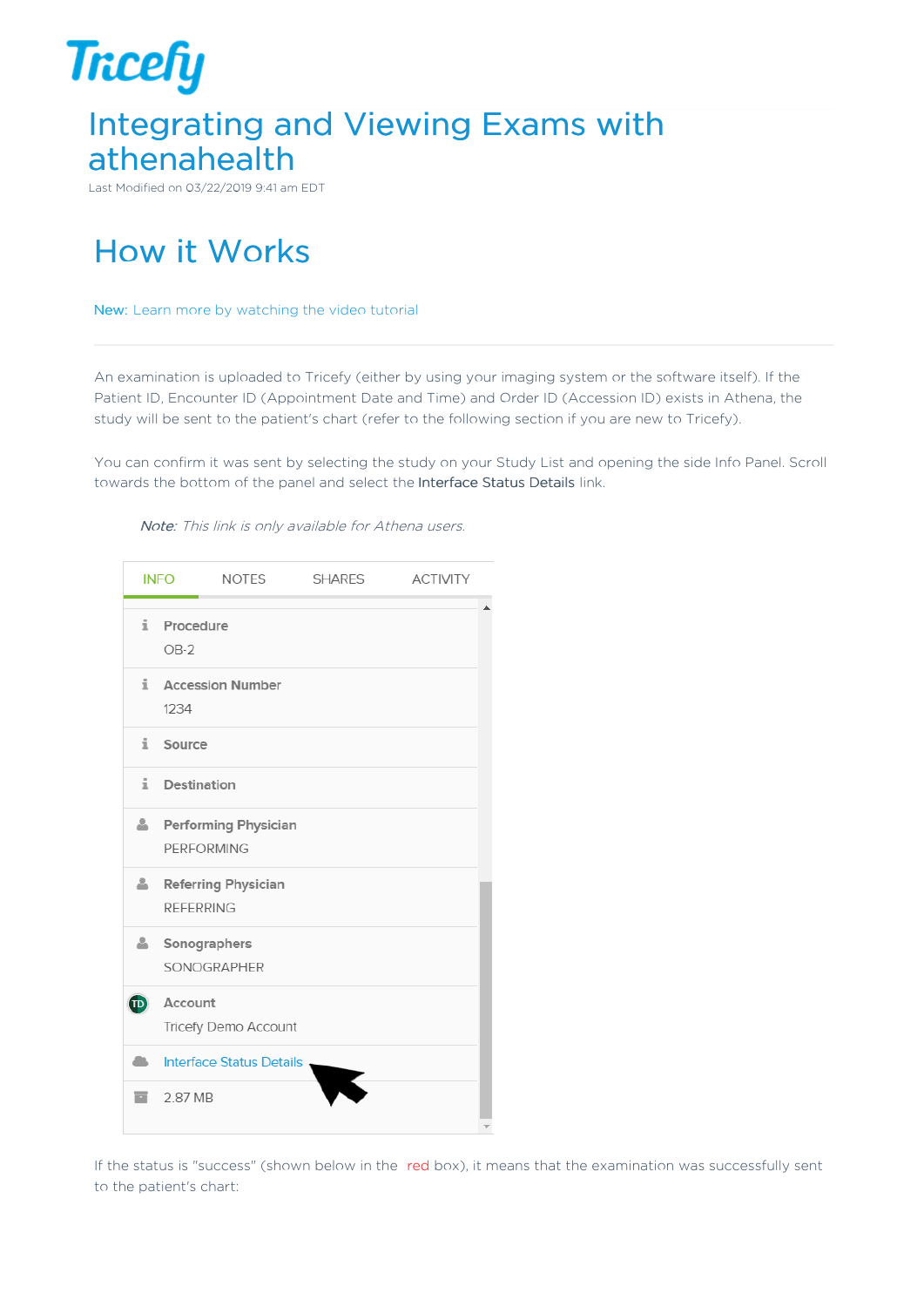

Back | Interface Statuses for Study: 2017-11-17 MST - TEST TEST

|                | Resend Study Link to Athena                                                                                                                                                                                                                                                                                  |  |  |  |  |  |  |
|----------------|--------------------------------------------------------------------------------------------------------------------------------------------------------------------------------------------------------------------------------------------------------------------------------------------------------------|--|--|--|--|--|--|
| Key            | Value                                                                                                                                                                                                                                                                                                        |  |  |  |  |  |  |
| Interface Type | Integrations::Athena                                                                                                                                                                                                                                                                                         |  |  |  |  |  |  |
| Created        | 2017-11-17 12:40 PM MST                                                                                                                                                                                                                                                                                      |  |  |  |  |  |  |
| Payload        | { "departmentid": "5243", "providerid": "1782", "includefilelink": true, "ssotarget": "https://tricefy.com/permalinks/studies/1.2.276.0.26.11.1.2.2017.358.70807.6093685.html?saml=athena", "facilityid": "12008017",<br>"tietoorderid": "63832914", "accessionid": "63832914", "encounter_id": "10112556" } |  |  |  |  |  |  |
| Other Info     | { "pid": "2058600", status": "success", "imagingresultid": "63833634" }                                                                                                                                                                                                                                      |  |  |  |  |  |  |

- Select Back to return to your Study List
- Select Resend Study Link to Athena to send another link to your patient's chart

If the status is "faile d," it means the examination was not sent to the patient's chart. A failed status will include an error message (shown below in the blue box):

| Key            | Value                                                                                                                                                                                                                          |  |  |  |  |
|----------------|--------------------------------------------------------------------------------------------------------------------------------------------------------------------------------------------------------------------------------|--|--|--|--|
| Interface Type | Integrations::Athena                                                                                                                                                                                                           |  |  |  |  |
| Created        | 2017-11-22 1:00 PM MST                                                                                                                                                                                                         |  |  |  |  |
| Payload        | { "departmentid": "1", "providerid": "1", "includefilelink": true, "ssotarget": "https://tricefy.com/permalinks/studies/1.2.276.0.26.11.1.2.2017.363.44084.8371092.html?saml=athena", "facilityid": "12008017", "encounter_id" |  |  |  |  |
| Other Info     | { "pid": "24848" "error": "Athena order not found for patient 24848. Order ID not linked.", "status": "fail" }                                                                                                                 |  |  |  |  |

Failures are usually because the Patient ID or Order ID was not found in Athena. You can correct any erroneous information in Athena and return to this screen to resend the examination.

Patient IDs can also be corrected using the Tricefy interface (resend the study after the ID is fixed).

#### $\mathcal{L}_{\mathcal{F}}$  Correcting the Patient ID

Note: You can also view the Interface Status of your athena studies by adding the column to your study list, as explained further below.

### Creating a Tricefy Account

If you are new to Tricefy, you have to create your Tricefy account before uploading or viewing any examination. To create your account, open the account invitation that was sent to your email (either by your Account Administrator or Trice Imaging staff) and select the Accept Invitation Link.

Enter the following information and select the Complete my Account button.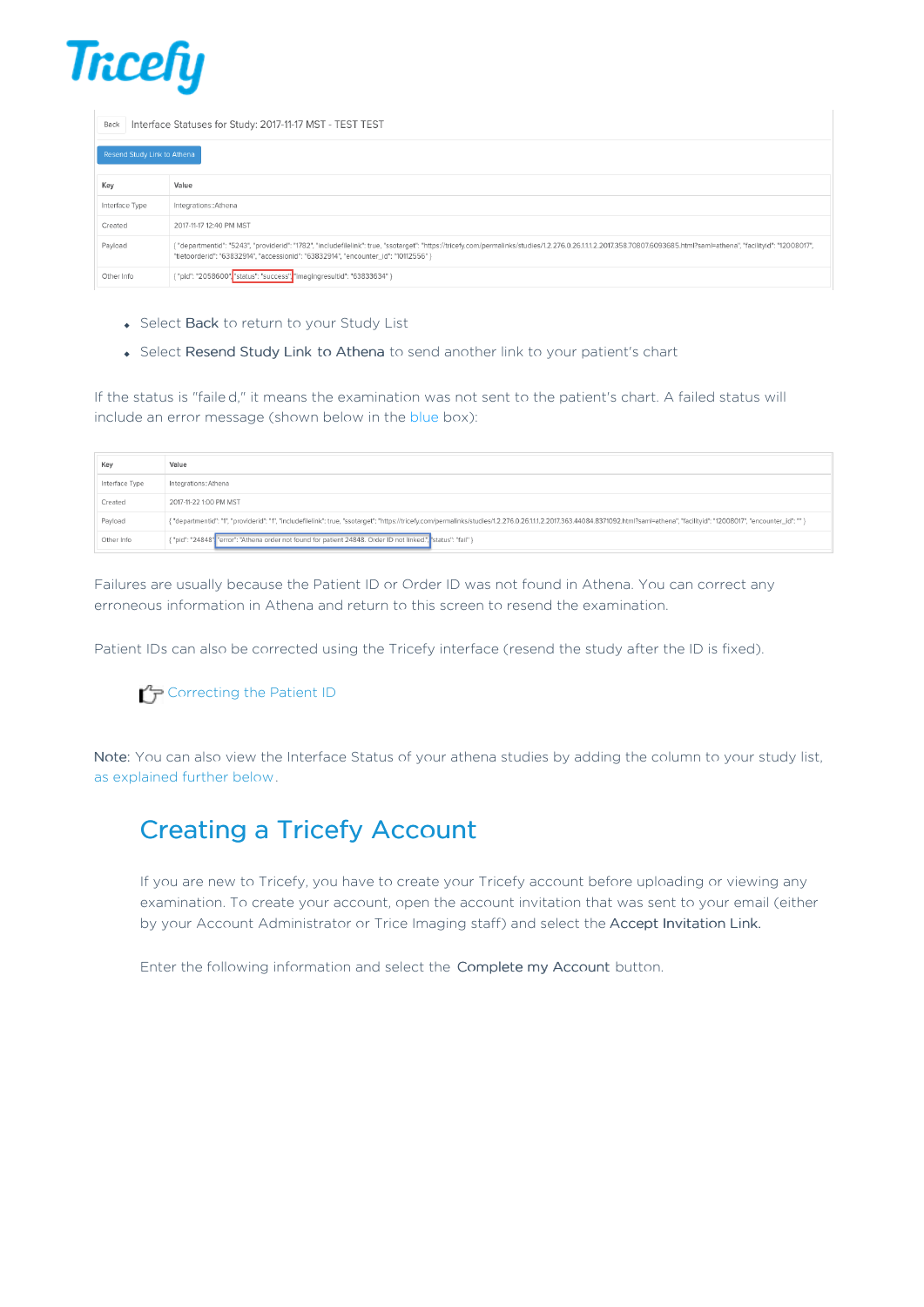

| <b>Tricefy</b>                                                                  |
|---------------------------------------------------------------------------------|
| <b>Welcome athenaNet User!</b>                                                  |
| We need to get a few pieces of information from<br>you before you can continue. |
| Username                                                                        |
| ben                                                                             |
| Practice                                                                        |
| 9999                                                                            |
| Account OBGYN - Account 1 ;                                                     |
| Name                                                                            |
| Email                                                                           |
| Phone number                                                                    |
| Password                                                                        |
| Confirm password                                                                |
|                                                                                 |
| Complete my account                                                             |

Note: Make sure the account listed is the correct account.

## Showing Interface Status on your Study List

To display the Interface Status on your Study List, select the settings cog in the upper-right corner (shown the red box) and check the Interface Status box: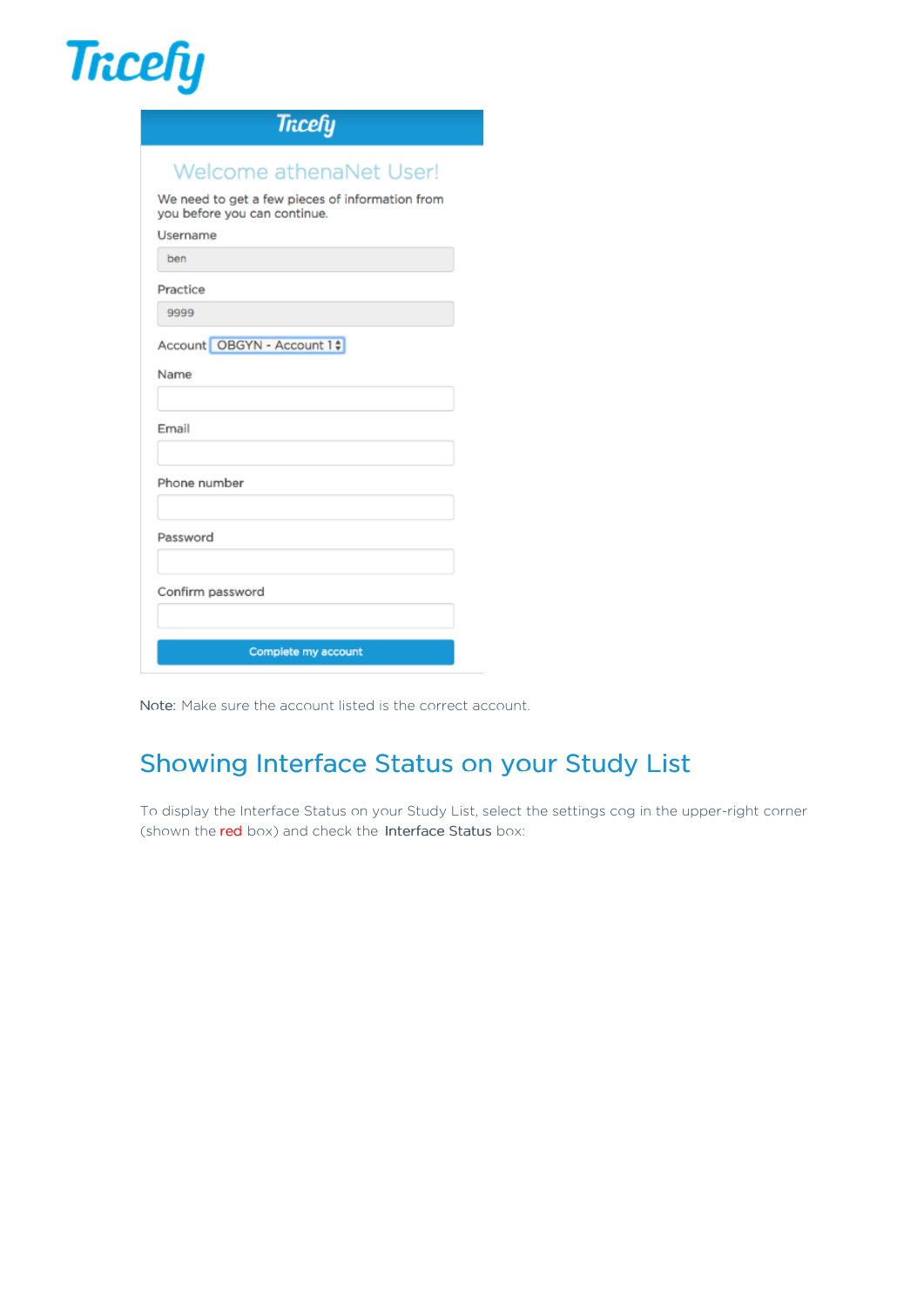

| <b>Study List Settings</b>                         |                         |                                      |  | $\times$            | w                                            |                        |               |                 |
|----------------------------------------------------|-------------------------|--------------------------------------|--|---------------------|----------------------------------------------|------------------------|---------------|-----------------|
| Display thumbnails?                                |                         |                                      |  |                     | <b>Viewer</b>                                | Send to v              | $\div$        | $\bullet$<br>о  |
| Thumbnails are in reverse order?                   |                         |                                      |  |                     | <b>B TEST TWINS</b><br>016-04-21 2:25 PM MST |                        |               |                 |
| Study list scrolls horizontally                    |                         |                                      |  |                     |                                              | <b>NOTES</b>           | <b>SHARES</b> | <b>ACTIVITY</b> |
| Table Columns *                                    |                         |                                      |  |                     | <b>Ruent DOD</b>                             |                        |               |                 |
| Read/Unread                                        | Sonographers            | <b>Interface Status</b><br>$\bullet$ |  |                     | atient Gender                                |                        |               |                 |
| Account<br>☎                                       | Perf. Phys<br>⋒         |                                      |  |                     | <i>rocedure</i>                              |                        |               |                 |
| Thumbnails<br>⋒                                    | <b>Study Updated</b>    |                                      |  |                     |                                              | <b>ccession Number</b> |               |                 |
| <b>Full Name</b><br>$\bullet$                      | <b>Study Created</b>    |                                      |  |                     | lource                                       |                        |               |                 |
| Patient ID<br><b>Status</b><br>m<br>◓              |                         |                                      |  |                     | bsh                                          |                        |               |                 |
| <b>Accession Number</b><br><b>Patient DOB</b><br>⋒ |                         |                                      |  |                     | lestination                                  |                        |               |                 |
| <b>Study Date</b><br>$\bullet$                     | Source                  |                                      |  |                     | <b>bcal_proc</b>                             |                        |               |                 |
| Destination<br>Gender                              |                         |                                      |  | erforming Physician |                                              |                        |               |                 |
| <b>Study Details</b><br>◓                          | Ref. Phys               |                                      |  |                     |                                              | eferring Physician     |               |                 |
| Procedure                                          | <b>Volume Data</b><br>ä |                                      |  |                     |                                              | UZANNE ADKINS CNM      |               |                 |
| * drag to change order                             |                         |                                      |  |                     | onographers<br><b>EM</b>                     |                        |               |                 |

When viewing your Study List, a new column will now display the interface status of each exam:

| <b>Studies</b> |                         |                       |            |               |                  |
|----------------|-------------------------|-----------------------|------------|---------------|------------------|
| $\blacksquare$ | $\overline{\mathbf{a}}$ | Full Name             | Patient ID | Study Details | Interface Status |
| $T$            | ×                       | <b>Maxine Ralston</b> | 15928      | 日1日2 →1日3 ●2  | <b>Success</b>   |
| TE             | ٠                       | Audree Anne Thurman   | 5928       | 圖1 圓4 ●3 面1   | Success          |
| TE             |                         | <b>Babe Ruth</b>      | 9999       | 日1日2日3●9日1    | Fail             |
| -TD            | ٠                       | Donna Sunshine        | 9999999    | 日1 26 ●1      | No status        |

- Success: The exam was successfully sent to athena health
- Fail: The exam was not sent to athena health
	- Selecting Fail in the Interface Status column will display all pertinent information, including the error message, as explained above
- No Status: The exam is not assoicated with an athena health patient

If adding an additional column to your Study List increases makes it difficult to view, adjust your the width of your columns to help minimize horizontal scrolling.

Learn more about Study List columns, including how to adjust their widths

# Viewing the Exam in Athena

To view the exam using Athena: